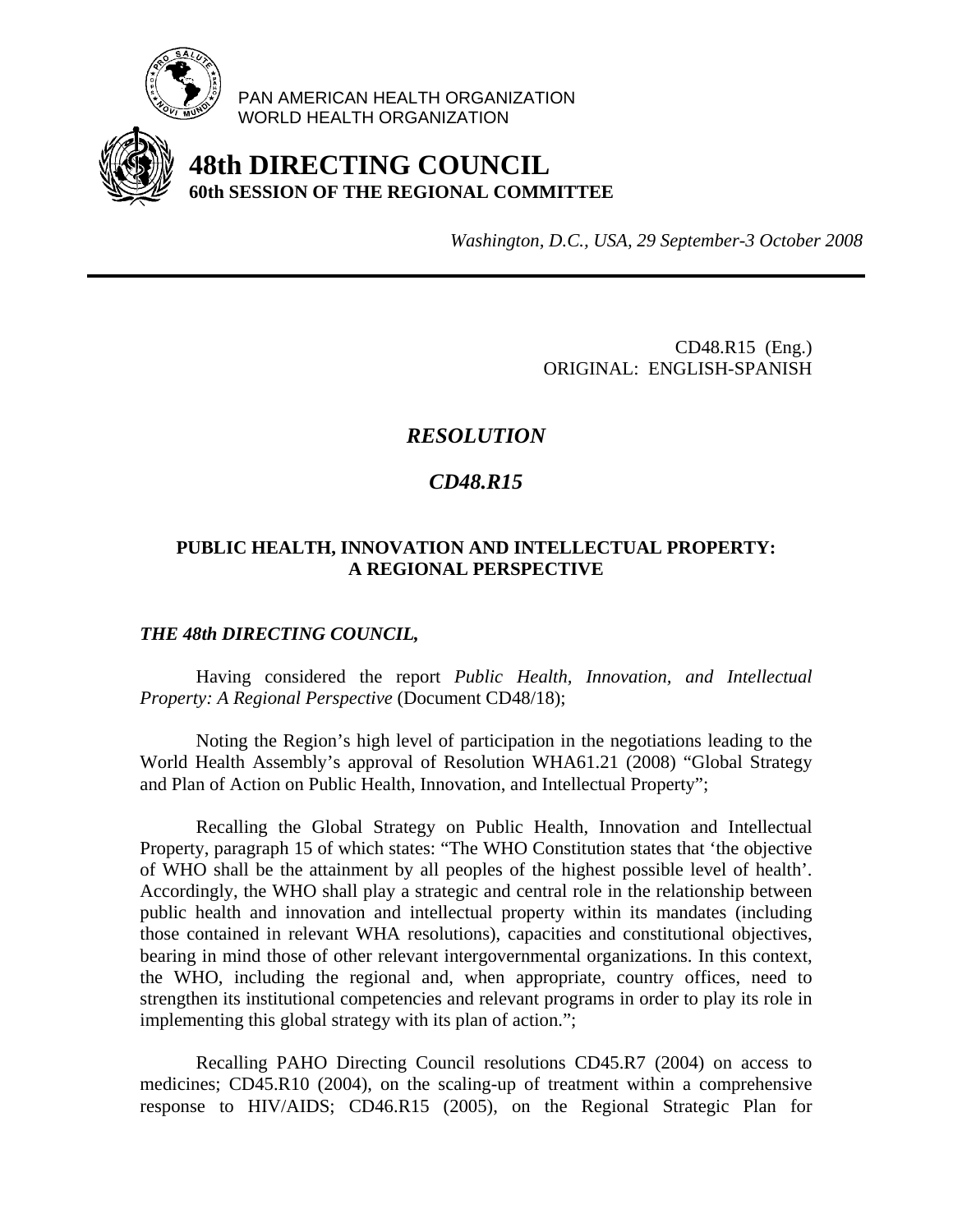CD48.R15 (Eng.) Page 2

HIV/AIDS/STIs 2006-2015 of the Pan American Health Organization, and CD47.R7 (2006), on public health, health research, production and access to essential medicines, as well as World Health Assembly Resolutions WHA59.24, Public Health, Innovation, Essential Health Research and Intellectual Property Rights: Towards a Global Strategy and Plan of Action, and WHA60.30, Public Health, Innovation and Intellectual Property;

 Recalling likewise the Strategic Plan 2008-2012 for PASB, the Health Agenda for the Americas 2009-2017; and

 Committing itself to an implementation at the national level of the global strategy and the agreed parts of the plan of action,

#### *RESOLVE:*

- 1. To urge Member States to:
- (a) promote research and technological innovation in the pharmaceutical, scientific, and manufacturing sectors;
- (b) strengthen relations and collaboration among key stakeholders, from different sectors (public, private, academic, industrial, and scientific), that can play a role in the implementation of the global strategy in accordance with the agreed parts of the plan of action;
- (c) consider translating the political will expressed during the discussions of the global strategy into budgetary proposals consistent with the national health priorities;
- (d) improve cooperation among countries and, where applicable, within subregional integration organizations, in order to promote technology transfer and foster research and technological innovation among countries.
- 2. Request the Director to:
- (a) disseminate to society's relevant stakeholders the global strategy and agreed parts of the plan of action;
- (b) collaborate constructively with other international organizations working in the Region with responsibility for regional, subregional, and national implementation of the strategy;